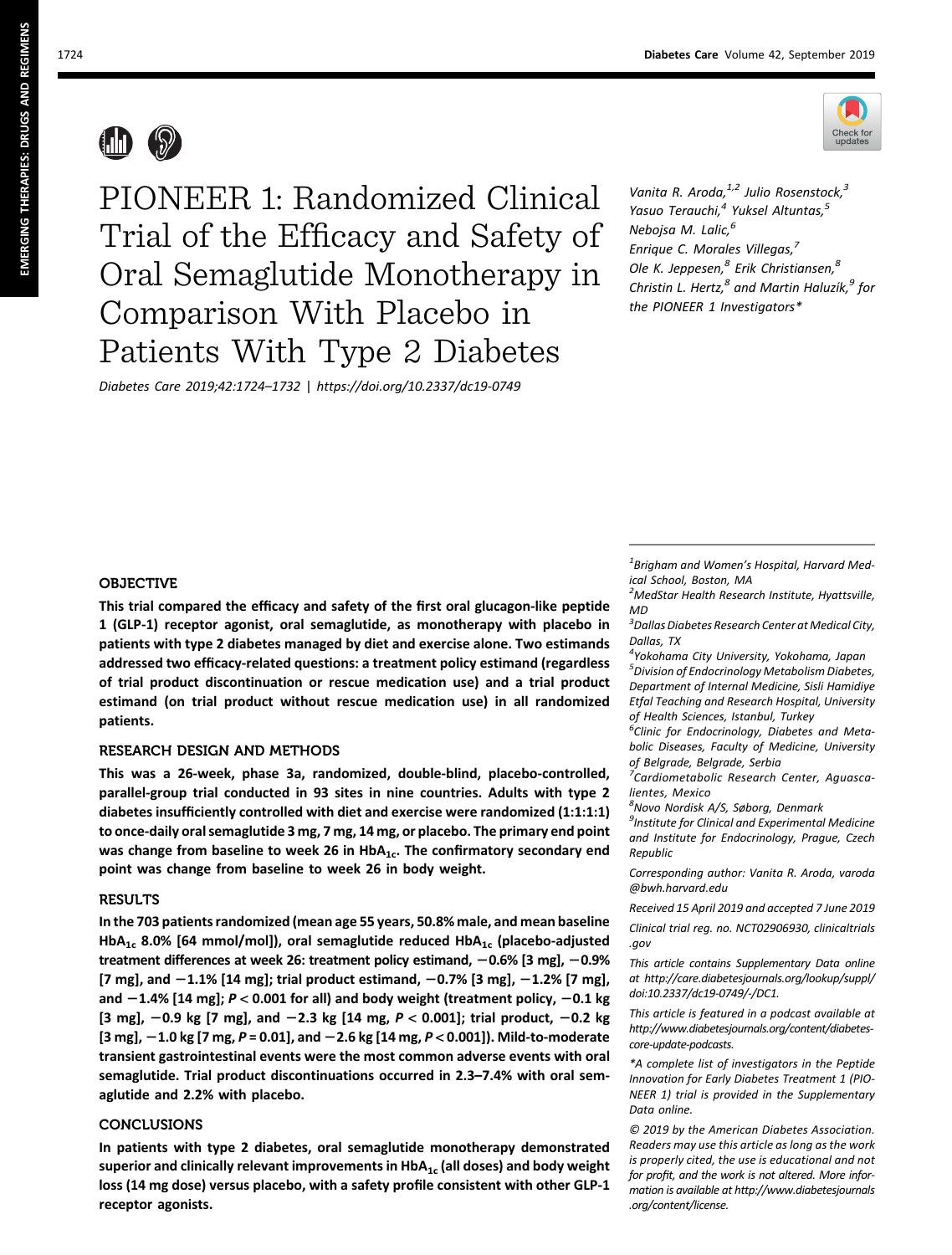Glucagon-like peptide 1 (GLP-1) receptor agonists are effective treatment options for achieving glycemic control in patients with type 2 diabetes but so far have only been available as subcutaneous injections (1,2). The GLP-1 analog semaglutide, administered subcutaneously once weekly, has been shown to effectively reduce glycated hemoglobin ( $HbA_{1c}$ ) and induce body weight loss in patients with type 2 diabetes (3) and reduce the risk of cardiovascular events in those with established cardiovascular disease or high cardiovascular risk (4).

Peptide-based drugs, including GLP-1 receptor agonists, typically have very low bioavailability when administered orally due to extensive degradation by proteolytic enzymes and poor absorption across the gastrointestinal mucosa (5,6). Oral semaglutide is developed as a tablet, coformulated with the absorption enhancer sodium N-(8-[2-hydroxylbenzoyl] amino) caprylate (SNAC) (7). SNAC exerts multiple actions to enhance absorption, including facilitating the passage of semaglutide across the gastric epithelium via a transcellular mechanism, as well as providing a localized increase in pH to protect semaglutide from proteolytic degradation (8). The pharmacokinetics of oral semaglutide have been established in healthy subjects and subjects with type 2 diabetes and support once-daily dosing (9). Based on the results of the dose-finding phase 2 trial (7), three doses of oral semaglutide (3, 7, and 14 mg) were selected for the phase 3 program. Here, we present the results of the first completed phase 3 trial with oral semaglutide, which assessed the efficacy and safety of oral semaglutide monotherapy in patients with type 2 diabetes managed only with diet and exercise.

# RESEARCH DESIGN AND METHODS

The trial protocol was approved by relevant local independent ethics committees and institutional review boards at each site and conducted in accordance with the Declaration of Helsinki and International Council for Harmonisation of Technical Requirements for Pharmaceuticals for Human Use (ICH) (10,11). All patients provided written, informed consent prior to commencement of trial-related activities.

#### Trial Design

This was a 26-week, randomized, doubleblind, placebo-controlled, parallel-group

trial conducted at 93 sites across nine countries (Algeria, Bulgaria, Czech Republic, Japan, Mexico, Russia, Serbia, Turkey, and the U.S.) from September 2016 to December 2017. The trial was registered with ClinicalTrials.gov (identifier NCT02906930 [trial registered 15 September 2016 and initiated 20 September 2016]). Randomization of patients was stratified by Japanese and non-Japanese patients. Patients and investigators were blinded to treatment through the use of visually identical tablets and packaging for trial products and the use of a trial-specific interactive web/voice system that assigned treatment codes.

Two different scientific questions related to the efficacy objectives were addressed through the definition of two estimands ("treatment policy" and "trial product"). Both estimands were defined based on interactions with regulatory agencies (12).

The treatment policy estimand evaluates the treatment effect for all randomized patients regardless of trial product discontinuation and use of rescue medication. This estimand reflects the intention-to-treat principle as defined in ICH E9 (R1) (13). The estimand reflects the effect of initiating treatment with oral semaglutide compared with initiating treatment with placebo, both potentially followed by discontinuation of trial product and/or addition of or switch to another glucose-lowering drug.

The trial product estimand evaluates the treatment effect for all randomized patients under the assumption that all patients remained on trial product for the entire planned duration of the trial and did not use rescue medication. This estimand aims at reflecting the effect of oral semaglutide compared with placebo without the confounding effect of rescue medication. The statistical analysis that was applied to estimate this estimand is similar to how many phase 3a diabetes trials have previously been evaluated, and results from such analyses are currently included in many product labels (prescribing information, U.S., and summary of product characteristics [SmPC], European Union) for glucose-lowering drugs (e.g., Ozempic SmPC) (14).

Trial product discontinuation and initiation of rescue medication are accounted for by the treatment policy strategy for the treatment policy estimand

and by the hypothetical strategy for the trial product estimand as defined in draft ICH E9 (R1) (13). Further details on the estimands can be found in Supplementary Appendix 2.

#### Patient Population

Adult patients with type 2 diabetes were eligible if they had  $HbA_{1c}$  in the range of 7.0–9.5% (53–80 mmol/mol) with management only by diet and exercise. Key exclusion criteria included treatment with any antidiabetes medication within 90 days before screening, proliferative retinopathy or maculopathy requiring acute treatment, personal or family history of medullary thyroid carcinoma or multiple endocrine neoplasia syndrome type 2, estimated glomerular filtration rate  $\leq 60$  mL/min/1.73 m<sup>2</sup>, or a history of pancreatitis. See Supplementary Table 1 for more details on eligibility criteria.

#### Drug Administration

Patients were randomized 1:1:1:1 to receive 3, 7, or 14 mg oral semaglutide or placebo. All patients randomized to oral semaglutide initiated treatment with 3 mg once daily with dose escalations every 4 weeks until the randomized maintenance dose was achieved. There was a 5-week follow-up period after the 26-week treatment period (Supplementary Fig. 1).

Since food intake can decrease the bioavailability of semaglutide administered in the oral formulation (15), patients were instructed to administer trial product in the morning in a fasting state, with up to half a glass of water ( $\sim$ 120 mL or 4 fluid ounces), and wait at least 30 min before the first meal of the day and/or taking other oral medication.

Rescue medication criteria for persistent hyperglycemia were confirmed fasting blood glucose  $>$  240 mg/dL (13.3) mmol/L) from weeks  $8-13$  or  $>200$ mg/dL (11.1 mmol/L) from week 14 onward. Rescue medication was prescribed at the investigator's discretion according to American Diabetes Association and European Association for the Study of Diabetes guidelines (2) (excluding GLP-1 receptor agonists, dipeptidyl peptidase 4 inhibitors, and amylin analogs). Patients continued in the trial after receiving rescue medication and also if discontinuing trial product and receiving other glucose-lowering medications.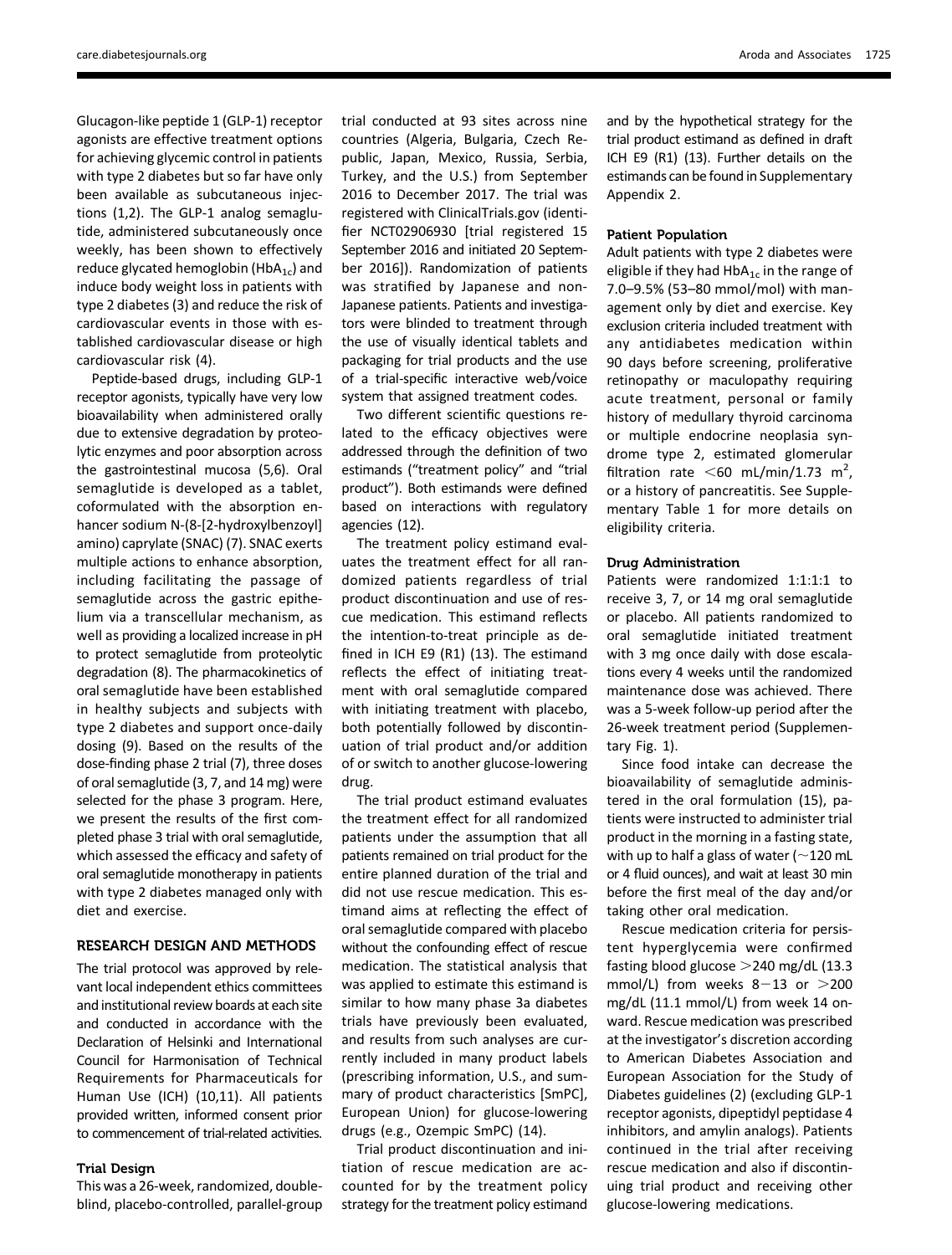#### Study End Points and Assessments

The primary end point was change in HbA<sub>1c</sub> from baseline to week 26. The confirmatory secondary end point was change from baseline to week 26 in body weight. Supportive secondary end points included changes in measures of glucose control (including fasting plasma glucose, C-peptide, insulin, proinsulin, glucagon, self-monitored blood glucose [SMBG] profile, and achievement of an  $HbA_{1c}$ target of  $<$ 7% [53 mmol/mol] or  $\leq$ 6.5% [48 mmol/mol]) and achievement of weight loss of at least 5% or 10%, as well as C-reactive protein and fasting lipid levels-all from baseline to week 26. Prespecified composite end points included the following: 1)  $HbA_{1c}$  <7% (53 mmol/mol) without severe (16) or blood glucose–confirmed  $\leq 56$  mg/dL [3.1 mmol/L]) symptomatic hypoglycemia and no weight gain, and 2) at least an absolute reduction in  $HbA_{1c}$  of 1% (11 mmol/mol) and body weight loss of 3% or more. Blood samples were drawn at baseline and 4, 8, 14, 20, and 26 weeks and analyzed at a central laboratory to assess  $HbA_{1c}$  and fasting plasma glucose (all visits) and other efficacy parameters (baseline and week 26 only). Patients were provided with a blood glucose meter to perform a 7-point SMBG profile at baseline and week 26 and to confirm hypoglycemic symptoms.

Safety end points were number of adverse events and number of severe or blood glucose–confirmed symptomatic hypoglycemic episodes until week 31. Other safety measurements included changes in vital signs and laboratory variables. A treatment-blinded independent external adjudication committee (EAC) validated prespecified categories of adverse events (including deaths, cardiovascular events, malignant neoplasms, acute kidney injury, acute pancreatitis, and lactic acidosis).

## Statistical Analysis

The primary end point and the confirmatory secondary end point were planned to be tested for superiority of oral semaglutide 3 mg, 7 mg, and 14 mg versus placebo, with a sample size calculation  $(n = 704)$  to ensure a power of at least 90% to jointly confirm  $HbA_{1c}$  superiority of oral semaglutide versus placebo at each dose level.

The confirmation of efficacy of oral semaglutide on change in  $HbA_{1c}$  and in

body weight both from baseline to week 26 was based on a weighted Bonferroni closed-testing strategy (17) to control the overall type 1 error for the hypotheses evaluated by the treatment policy estimand (see Supplementary Appendix 3 for details of statistical considerations). The treatment policy was controlled for multiplicity to claim superiority, and all other  $P$  values are descriptive.

The treatment policy estimand was estimated by a pattern mixture model using multiple imputation to handle missing week-26 data for both confirmatory end points. Data collected at week 26 irrespective of premature discontinuation of trial product and initiation of rescue medication were included in the statistical analysis. Imputation was done within groups defined by trial product and treatment status at week 26. Both the imputation and the analysis were based on ANCOVA models. The results were combined by use of Rubin's rules (18).

The trial product estimand was estimated by a mixed model for repeated measurements (MMRM) that used data collected prior to premature trial product discontinuation or initiation of rescue medication from all randomized patients.

Further details on the statistical analyses can be found in the Supplementary Appendix 3

All analyses were performed using SAS, version 9.4M2.

#### Data Availability

Data will be shared with bona fide researchers submitting a research proposal approved by the independent review board. Access request proposals can be found at novonordisk-trials.com. Data will be made available after research completion, approval of the product, and product use in the European Union and U.S. Individual participant data will be shared in data sets in a deidentified/ anonymized format using a specialized SAS data platform.

### RESULTS

## Patient Disposition and Baseline Characteristics

A total of 1,006 patients were screened and 703 patients were randomized (Supplementary Fig. 2). All randomized patients were exposed to trial product and included in the full and safety analysis sets. Forty randomized patients did

not complete the trial: 6 (3.4%) with oral semaglutide 3 mg, 14 (8.0%) with oral semaglutide 7 mg, 12 (6.9%) with oral semaglutide 14 mg, and 8 (4.5%) with placebo (Supplementary Fig. 2). Baseline demographics and disease characteristics were similar between treatment groups (Table 1). Approximately 50% of randomized patients were female, and mean age was 55 years, diabetes duration 3.5 years, BMI 31.8  $\text{kg/m}^2$ , and  $\text{HbA}_{1c}$  8.0% [64 mmol/mol].

In total, 46 (6.5%) patients received rescue medication, predominantly in the placebo group: 27 (15.2%) with placebo and 13 (7.4%), 4 (2.3%), and 2 (1.1%) with oral semaglutide 3, 7, and 14 mg, respectively (Supplementary Table 2). Additional glucose-lowering medication (rescue medication or the use of glucoselowering medication for patients discontinuing trial product but remaining in the trial) was received by 16 (9.1%), 8 (4.6%), and 7 (4.0%) with oral semaglutide 3, 7, and 14 mg, respectively, and 35 (19.7%) with placebo (Supplementary Table 2).

#### Glycemic Control

All three doses of oral semaglutide resulted in clinically meaningful and superior reductions in  $HbA_{1c}$  compared with placebo for the treatment policy estimand (regardless of rescue medication use and trial product discontinuation) and statistically significant reductions for the trial product estimand (on treatment without the use of rescue medication) (Fig. 1). Placebo-adjusted estimated treatment differences at week 26 for oral semaglutide 3, 7, and 14 mg, respectively, were as follows ( $P$   $<$ 0.001 for all):  $-0.6%$  (95% CI  $-0.8$  to  $-0.4$ ) (–6 mmol/mol [95% CI –9 to –4]),  $-0.9\%$  (-1.1 to -0.6) (-9 mmol/mol  $[-12$  to  $-7]$ ), and  $-1.1\%$  (-1.3 to  $-0.9$ )  $(-12 \text{ mmol/mol} [-15 \text{ to } -9])$  for the treatment policy estimand and  $-0.7%$  $(-0.9$  to  $-0.5)$  (-7 mmol/mol [-10 to -5]),  $-1.2\%$  (-1.5 to -1.0) (-14 mmol/mol  $[-16$  to  $-11]$ ), and  $-1.4\%$  (-1.7 to -1.2)  $(-16 \text{ mmol/mol} [-18 \text{ to } -13])$  for the trial product estimand.

The observed proportion of patients achieving the HbA<sub>1c</sub> targets (<7.0% [53 mmol/mol] and  $\leq$ 6.5% [48 mmol/mol]) were greater with oral semaglutide compared with placebo. The odds of achieving each target were statistically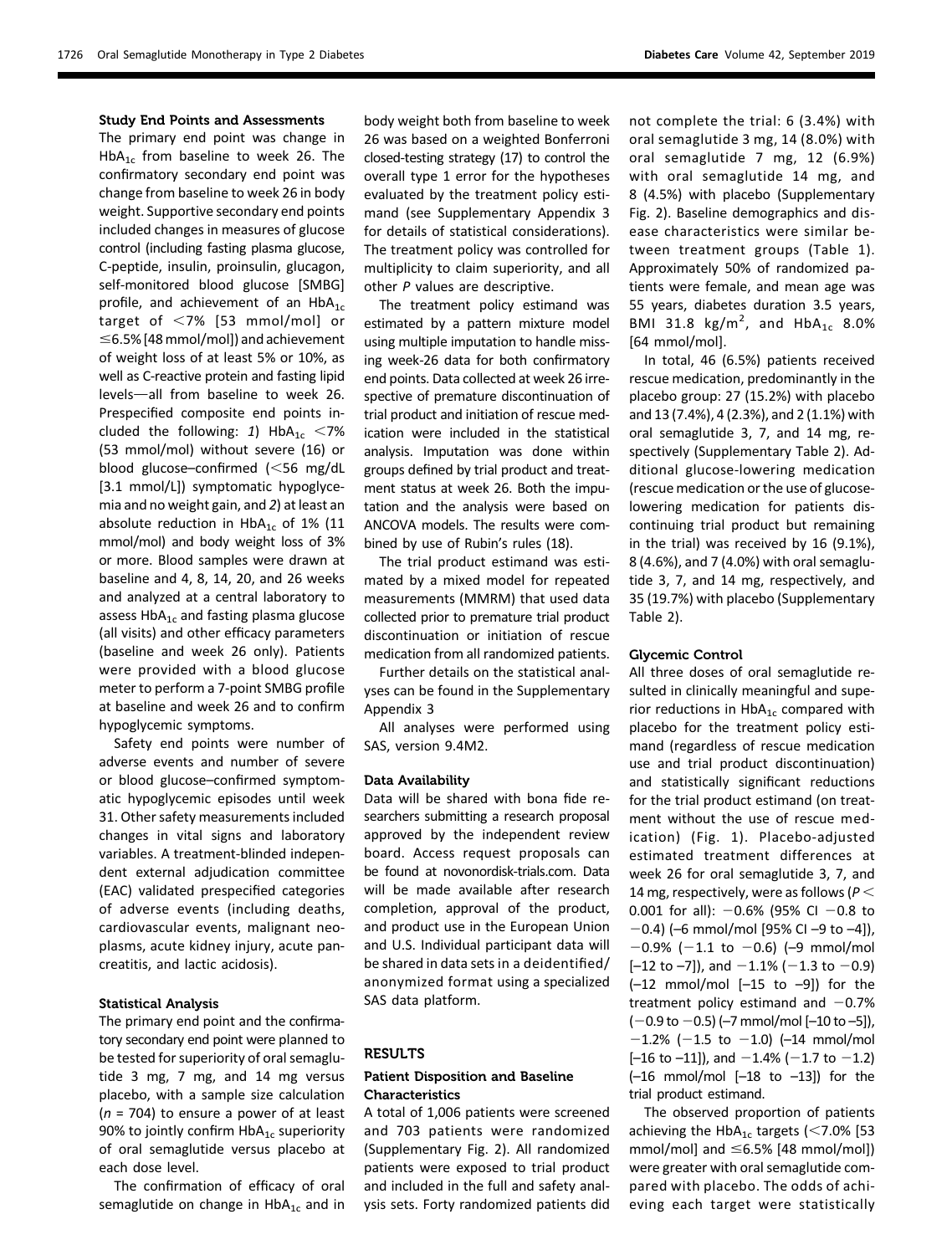| Table 1-Baseline characteristics and demographics |  |  |  |
|---------------------------------------------------|--|--|--|
|---------------------------------------------------|--|--|--|

|                                                                              | Oral semaglutide<br>3 mg ( $n = 175$ )    | Oral semaglutide<br>7 mg ( $n = 175$ )      | Oral semaglutide<br>14 mg ( $n = 175$ )     | Placebo<br>$(n = 178)$                      | Total<br>$(N = 703)$                          |
|------------------------------------------------------------------------------|-------------------------------------------|---------------------------------------------|---------------------------------------------|---------------------------------------------|-----------------------------------------------|
| Men, $n$ $(\%)$                                                              | 89 (50.9)                                 | 93 (53.1)                                   | 86 (49.1)                                   | 89 (50.0)                                   | 357 (50.8)                                    |
| Age, years                                                                   | $55 \pm 11$                               | $56 \pm 11$                                 | $54 \pm 11$                                 | $54 \pm 11$                                 | $55 \pm 11$                                   |
| Race, $n$ (%)<br>White<br><b>Black or African American</b><br>Asian<br>Other | 135(77.1)<br>6(3.4)<br>31(17.7)<br>3(1.7) | 131 (74.9)<br>11(6.3)<br>30(17.1)<br>3(1.7) | 130 (74.3)<br>10(5.7)<br>29(16.6)<br>6(3.4) | 132 (74.2)<br>10(5.6)<br>31(17.4)<br>5(2.8) | 528 (75.1)<br>37(5.3)<br>121(17.2)<br>17(2.4) |
| Hispanic or Latino ethnicity, n (%)                                          | 52 (29.7)                                 | 31(17.7)                                    | 46 (26.3)                                   | 51(28.7)                                    | 180 (25.6)                                    |
| Diabetes duration, years                                                     | $3.8 \pm 5.3$                             | $3.6 \pm 5.1$                               | $3.4 \pm 4.4$                               | $3.4 \pm 4.6$                               | $3.5 \pm 4.9$                                 |
| Body weight, kg                                                              | $86.9 \pm 21.0$                           | $89.0 \pm 21.8$                             | $88.1 \pm 22.1$                             | $88.6 \pm 23.4$                             | $88.1 \pm 22.1$                               |
| BMI, $\text{kg/m}^2$                                                         | $31.8 \pm 6.3$                            | $31.6 \pm 6.4$                              | $31.7 \pm 6.6$                              | $32.2 \pm 6.9$                              | $31.8 \pm 6.6$                                |
| $HbA_{1c}$ , %                                                               | $7.9 \pm 0.7$                             | $8.0 \pm 0.6$                               | $8.0 \pm 0.7$                               | $7.9 \pm 0.7$                               | $8.0 \pm 0.7$                                 |
| $HbA_{1c}$ , mmol/mol                                                        | $63 \pm 8$                                | $64 \pm 7$                                  | 64 $\pm$ 8                                  | $63 \pm 7$                                  | $63 \pm 8$                                    |
| Fasting plasma glucose, mg/dL                                                | $158 \pm 42$                              | $162 \pm 42$                                | $158 \pm 39$                                | $160 \pm 39$                                | $160 \pm 41$                                  |
| Fasting plasma glucose, mmol/L                                               | $8.78 \pm 2.35$                           | $8.98 \pm 2.34$                             | $8.77 \pm 2.17$                             | $8.88 \pm 2.16$                             | $8.85 \pm 2.25$                               |
| Estimated glomerular filtration rate, mL/min/1.73 $m^{2*}$                   | $99 \pm 14$                               | $95 \pm 16$                                 | $97 \pm 16$                                 | $100 \pm 15$                                | $98 \pm 15$                                   |

Data are means  $\pm$  SD unless otherwise indicated. \*Glomerular filtration rate was estimated by the Chronic Kidney Disease Epidemiology Collaboration (CKD-EPI) formula.

significantly greater with oral semaglutide than with placebo ( $P < 0.001$  for all doses) (Table 2). Oral semaglutide also reduced fasting plasma glucose significantly more than placebo ( $P < 0.001$  for the trial product estimand) (Table 2).

### Body Weight

Oral semaglutide (14 mg only) provided superior reductions in body weight compared with placebo when evaluated by the treatment policy estimand. According to the trial product estimand, oral semaglutide (7 and 14 mg) provided statistically significant reductions in body weight compared with placebo (Fig. 1). Placebo-adjusted estimated treatment differences at week 26 for oral semaglutide 3, 7, and 14 mg, respectively, were  $-0.1$  kg (95% CI  $-0.9$  to 0.8) ( $P = 0.87$ ),  $-0.9$  kg ( $-1.9$  to 0.1) ( $P =$ 0.09), and  $-2.3$  kg ( $-3.1$  to  $-1.5$ ) ( $P <$ 0.001) for the treatment policy estimand and  $-0.2$  kg ( $-1.0$  to 0.6) (P = 0.71),  $-1.0$  $kg (-1.8 to -0.2) (P = 0.01)$ , and  $-2.6$  kg  $(-3.4 \text{ to } -1.8)$  ( $P < 0.001$ ) for the trial product estimand. Significantly more patients achieved body weight loss of at least 5% with oral semaglutide at 7 mg and 14 mg compared with placebo (Table 2).

# Other Outcomes

The observed proportion of patients who achieved the triple composite end point of HbA<sub>1c</sub> <7% (53 mmol/mol) without severe or blood glucose–confirmed symptomatic hypoglycemia or weight gain was higher with oral semaglutide (all doses) versus placebo (Table 2). The observed proportion of patients who achieved the composite end point of an  $HbA_{1c}$ reduction of 1% (11 mmol/mol) or more and body weight loss of 3% or more was also higher with oral semaglutide versus placebo (trial product estimand; Table 2). Results for fasting lipid levels and various parameters of glucose metabolism are included in Supplementary Table 3.

### Safety

Overall, the incidence of adverse events and serious adverse events was similar for oral semaglutide compared with placebo. The most frequent adverse events were nausea and diarrhea (Table 3). Nausea was reported by a low proportion of patients across groups (5.1% to 16%) (Table 3 and Supplementary Fig. 3), and events were generally mild to moderate and transient. The majority of adverse events were mild to moderate in severity (Table 3). More patients prematurely discontinued trial product due to adverse events with oral semaglutide 7 and 14 mg, and these were predominantly gastrointestinal disorders (Table 3 and Supplementary Table 4). No deaths occurred while on trial product (Table 3 and Supplementary Table 5). One patient assigned to the oral semaglutide 14 mg group died due to cardiogenic shock on trial day 138, 42 days after trial product discontinuation.

The proportion of subjects with at least one severe or blood glucose–confirmed symptomatic hypoglycemic episode event was low (5 [2.9%], 2 [1.1%], and 1 [0.6%] patients with oral semaglutide 3, 7, and 14 mg, respectively, and 1 [0.6%] with placebo) (Table 3), and only one severe hypoglycemic episode (oral semaglutide 7 mg) was reported. Diabetic retinopathy–related adverse events were also infrequent across groups (1 [0.6%], 6 [3.4%], and 2 [1.1%] patients with oral semaglutide 3, 7, and 14 mg, respectively, and 3 [1.7%] with placebo) (Supplementary Table 6).

There were significant increases in mean levels of lipase (13% to 34%) with oral semaglutide compared with placebo (Supplementary Table 7); increases greater than three times the upper limit of normal occurred in 1.7% to 3.4% with oral semaglutide and 1.7% with placebo. There were no instances of EAC-confirmed acute pancreatitis; the prevalence of other EAC-confirmed events is reported in Supplementary Table 7. At week 26, mean pulse rate increased significantly with oral semaglutide 14 mg (3 bpm;  $P = 0.003$ ), but not with 3 or 7 mg, compared with placebo (Supplementary Table 7). There were no clinically relevant changes in blood pressure or other safety laboratory assessments.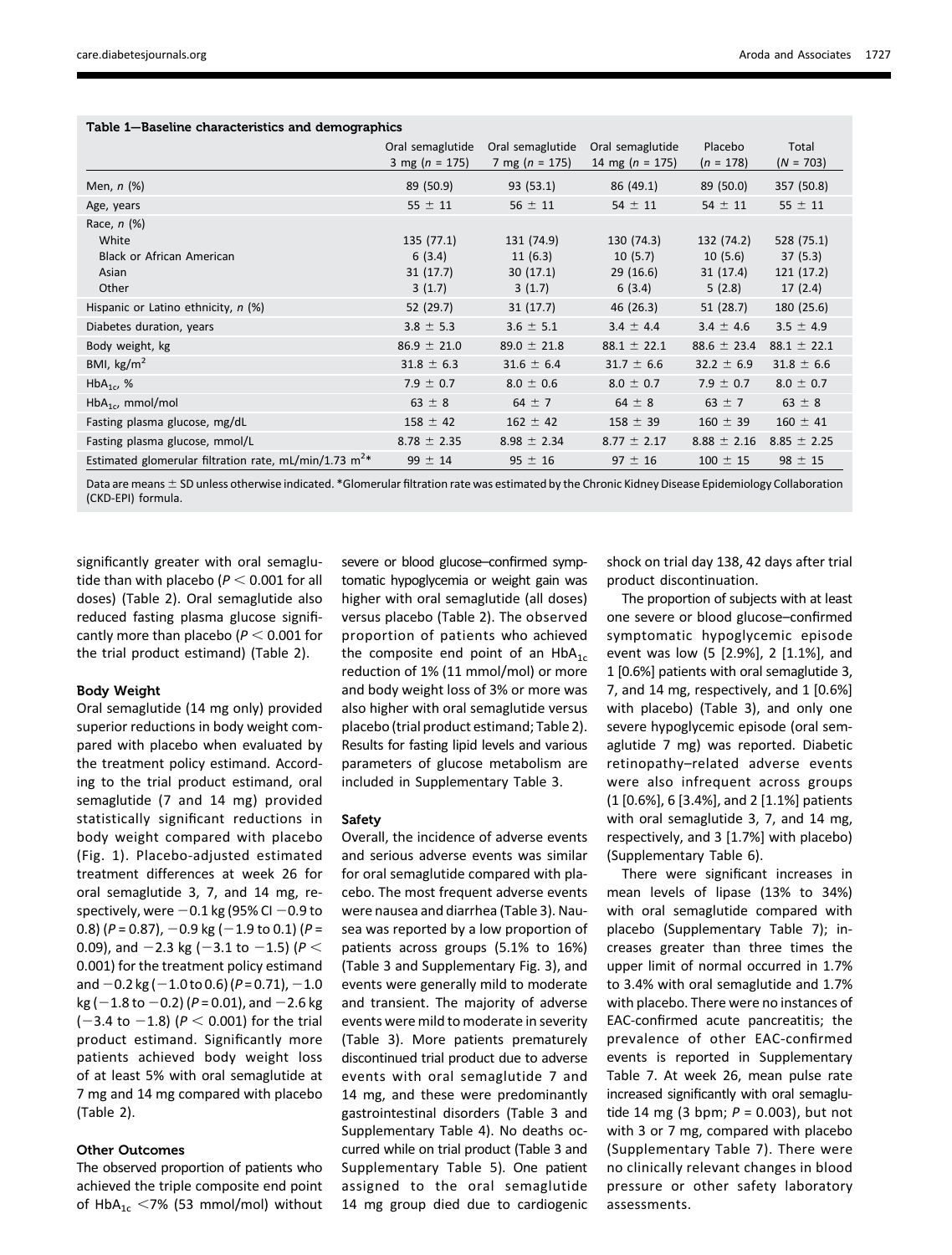

Figure 1—Change in HbA<sub>1c</sub> (primary end point) and body weight (confirmatory secondary end point) from baseline to 26 weeks. Observed absolute mean values ( $\pm$ SEM) for HbA<sub>1c</sub> by the treatment policy estimand (A) and the trial product estimand (B) and estimated mean change from baseline for HbA<sub>1c</sub> by the treatment policy estimand (C) and the trial product estimand (D) at week 26. Observed change from baseline in body weight ( $\pm$  SEM) for the treatment policy estimand (E) and trial product estimand (F) and mean estimated change from baseline for the treatment policy estimand (G) and the trial product estimand (H). Data in the bar charts also show estimated treatment differences (ETDs) with 95% CIs. Treatment policy estimand (C and G): ANCOVA using data irrespective of discontinuation of trial product and initiation of rescue medication. Missing values were imputed by a pattern mixture model using multiple imputation. Patterns were defined by use of trial product and rescue medication. Trial product estimand (D and H): MMRM. Data collected after discontinuation of trial product and initiation of rescue medication are excluded.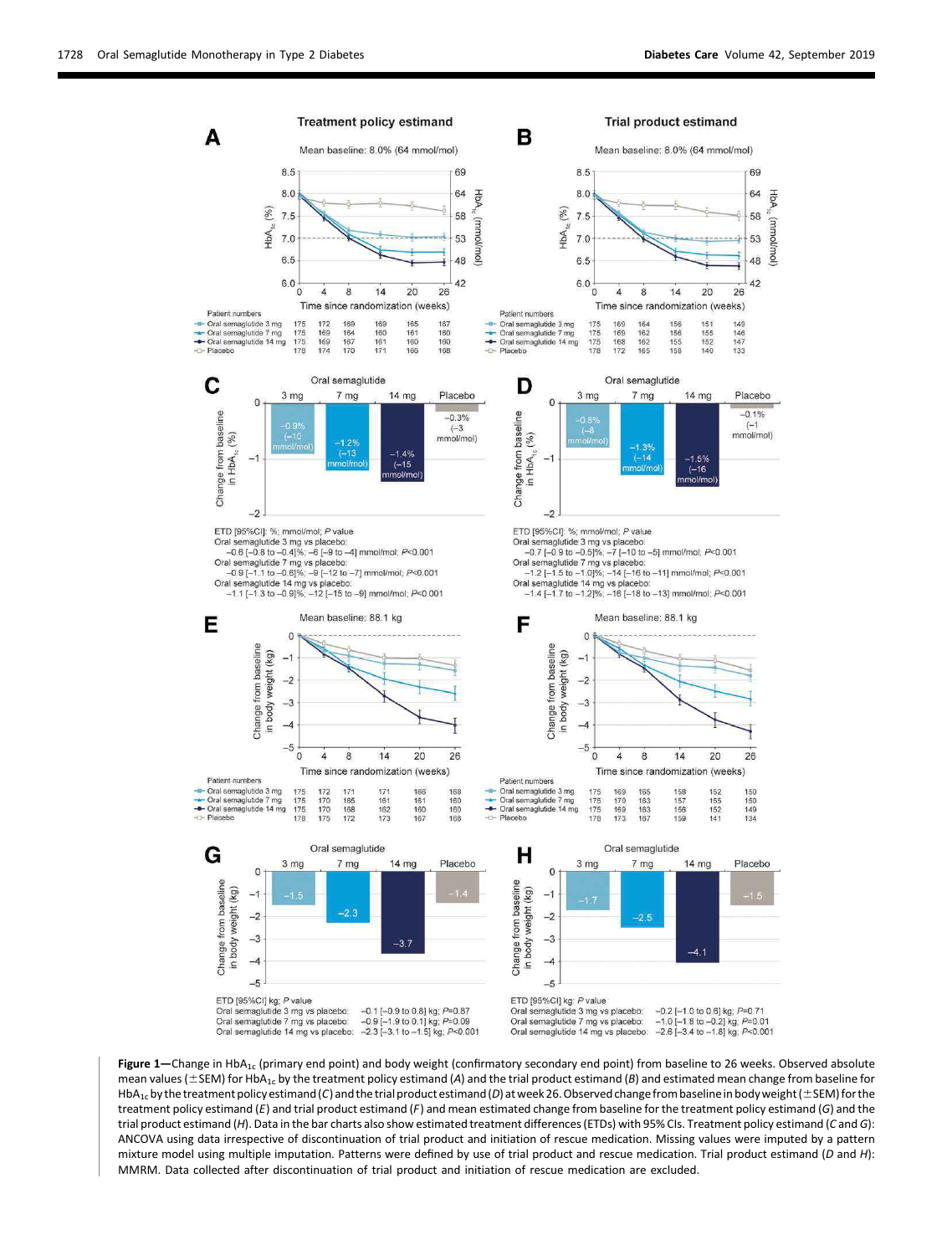| Table 2-Secondary end points at week 26                                                                                                                                                                                                                                                                                                                                                                                                                                                                                                                                                                                              |                                                              | Treatment policy estimand                              |                                                               |                                                              |                                                  | Trial product estimand                                                                                                             |                                                          |                                       |
|--------------------------------------------------------------------------------------------------------------------------------------------------------------------------------------------------------------------------------------------------------------------------------------------------------------------------------------------------------------------------------------------------------------------------------------------------------------------------------------------------------------------------------------------------------------------------------------------------------------------------------------|--------------------------------------------------------------|--------------------------------------------------------|---------------------------------------------------------------|--------------------------------------------------------------|--------------------------------------------------|------------------------------------------------------------------------------------------------------------------------------------|----------------------------------------------------------|---------------------------------------|
|                                                                                                                                                                                                                                                                                                                                                                                                                                                                                                                                                                                                                                      | Oral semaglutide 3 mg<br>$n = 175$                           | Oral semaglutide 7 mg<br>$(1) = 175$                   | Oral semaglutide 14 mg<br>$n = 175$                           | $n = 178$<br>Placebo                                         | Oral semagli<br>$\equiv u$<br>175)<br>utide 3 mg | Oral semaglutide 7 mg<br>$(n = 175)$                                                                                               | Oral semaglutide 14 mg<br>$(1) = 175$                    | $(1) = 178$<br>Placebo                |
| ℅<br>achieving HbA <sub>1c</sub> <7% (53 mmol/mol)<br>P value<br>OR (95% CI) vs. placebo                                                                                                                                                                                                                                                                                                                                                                                                                                                                                                                                             | 3.09 (1.91-4.99)<br>< 0.001<br><b>55.1</b>                   | 5.79 (3.50-9.59)<br>< 0.001<br>68.8                    | 8.36 (4.86-14.41)<br>< 0.001<br>76.9                          | 31.0<br>$\overline{\phantom{a}}$                             | 3.37 (2.05-5.55)<br>< 0.001<br><b>1'65</b>       | 8.65 (5.04-14.83)<br>< 0.001<br>71.9                                                                                               | 13.35 (7.49-23.83)<br>< 0.001<br>80.3                    | 33.8                                  |
| ৡ<br>achieving Hb $A_{1c} \leq 6.5\%$ (48 mmol/mol)<br>P value<br>OR (95% CI) vs. placebo                                                                                                                                                                                                                                                                                                                                                                                                                                                                                                                                            | 2.83 (1.66-4.83)<br>< 0.001<br>35.9                          | 5.10 (2.97-8.76)<br>$<$ 0.001<br>47.5                  | 906<br>$(5.20 - 15.78)$<br>$<$ 0.001<br>63.8                  | 17.9<br>$\overline{\phantom{a}}$<br>$\overline{\phantom{a}}$ | 2.86 (1.65-4.96)<br>$<$ 0.001 $\,$<br>38.9       | 6.30 (3.60-11.02)<br>< 0.001<br>50.0                                                                                               | 12.06 (6.75-21.55)<br>$<$ 0.001<br>68.0                  | 21.1                                  |
| % achieving body weight loss<br>P value<br>OR (95% CI) vs. placebo<br>${}^{55\%}$                                                                                                                                                                                                                                                                                                                                                                                                                                                                                                                                                    | 1.30 (0.73-2.33)<br>19.6<br>0.37                             | 2.05 (1.16-3.63)<br><b>0.01</b><br>26.9                | 3.74 (2.18-6.41)<br>$<$ 0.001<br>41.3                         | 14.9                                                         | 1.27 (0.70-2.31)<br>21.3<br>0.43                 | 1.92 (1.08-3.42)<br>0.03<br>28.7                                                                                                   | 4.17 (2.38-7.29)<br>< 0.001<br>44.3                      | 15.7                                  |
| ৯<br>achieving composite: HbA <sub>1c</sub><br>OR (95% CI) vs. placebo<br>P value<br>hypoglycemia* and no weight gain<br>(53 mmol/mol) without<br>$52\%$                                                                                                                                                                                                                                                                                                                                                                                                                                                                             | 1.98 (1.21-3.24)<br>0.007<br><b>37.1</b>                     | $4.49(2.74 - 7.36)$<br>$<$ 0.001<br>6'95               | 7.13 (4.28-11.89)<br>$<$ 0.001<br>8.8                         | 23.2<br>I                                                    | 2.20 (1.33-3.64)<br>0.002<br>41.6                | 5.29 (3.17-8.83)<br>< 0.001<br>9'65                                                                                                | 10.08 (5.87-17.32)<br>$<$ 0.001<br>72.8                  | 27.1<br>$\mathsf{I}$                  |
| $\%$<br>achieving composite: HbA <sub>1c</sub> reduction<br>P value<br>OR (95% CI) vs. placebo<br>weight loss ≥3%<br>≥1% (11 mmol/mol) and body                                                                                                                                                                                                                                                                                                                                                                                                                                                                                      | 1.71 (0.90-3.26)<br>0.10<br>18.0                             | $4.51(2.47 - 8.22)$<br>$<$ 0.001<br>36.9               | 7.96 (4.40-14.42)<br>< 0.001<br>50.6                          | 10.7<br>$\overline{\phantom{a}}$<br>I                        | 2.11 (1.07-4.13)<br>0.03<br>20.                  | 5.90 (3.12-11.17)<br>$<$ 0.001<br>39.0                                                                                             | 11.66 (6.15-22.11)<br>$<$ 0.001<br>54.4                  | 11.3<br>$\overline{\phantom{a}}$      |
| Fasting plasma glucose, mg/dl<br><b>Estimated mean</b><br>P value<br>Estimated treatment difference vs.<br>Mean change from baseline<br>blacebo (95% CI)                                                                                                                                                                                                                                                                                                                                                                                                                                                                             | 12.9 $(-21.4 \text{ to } -4.5)$<br>0.003<br>143.4<br>$-16.2$ | $-24.6(-35.1 to -14.2)$<br>< 0.001<br>131.7<br>$-27.9$ | $-29.6$ ( $-38.3$ to $-21.0$ )<br>< 0.001<br>126.7<br>$-32.9$ | 156.3<br>$-3.2$<br>I<br>$\blacksquare$                       | $<$ 0.001<br>$147.0$<br>-12.5                    | 16.5 $(-24.2 \text{ to } -8.8)$ -30.9 $(-38.7 \text{ to } -23.2)$ -40.7 $(-48.5 \text{ to } -33.0)$<br>< 0.001<br>132.6<br>$-27.0$ | < 0.001<br>122.8<br>$-36.7$                              | <b>163.5</b><br>4.0<br>L<br>$\bigcap$ |
| 7-point SMBG mean, mg/dL<br>᠊ᢦ<br>Estimated mean<br>Estimated treatment difference vs.<br>Mean change from baseline<br>value<br>placebo (95% CI)                                                                                                                                                                                                                                                                                                                                                                                                                                                                                     | 22.7 (-31.0 to -14.4)<br>153.2<br>(0.001<br>$-30.1$          | $-28.1(-37.4$ to $-18.7)$<br>147.8<br>$-35.5$<br>0.001 | $-32.6$ ( $-41.8$ to $-23.5$ )<br>< 0.001<br>$-40.1$<br>143.2 | 175.9<br>$-7.5$<br>$\overline{\phantom{a}}$                  | $\vert$<br>< 0.001<br>$-30.9$<br>148.8           | 25.7 (-33.5 to -17.9) $-32.6$ (-40.4 to -24.8)<br>$-0.001$<br>141.9<br>$-37.8$                                                     | $-36.1(-43.9$ to $-28.3)$<br>< 0.001<br>138.4<br>$-41.3$ | 174.5<br>$-5.2$<br>- 1<br>I           |
| SI conversion factor: to convert glucose from mg/L, multiply by 0.055494. The mean ± SD for the 7-point SMBG at baseline was 183.3 ± 42.2 mg/dL. Treatment policy estimand: ANCOVA for continuous<br>multiple imputation. Patterns were defined by use of trial product and rescue medication. Trial product estimand: MMRM for continuous end points and logistic regression for binary end points. Data<br>end points and logistic regression for binary end points, using data irrespective of discontinuation of trial product and initiation of rescue medication. Missing values were imputed by a pattern mixture model using |                                                              |                                                        |                                                               |                                                              |                                                  |                                                                                                                                    |                                                          |                                       |

reported to the nearest hundredth. % achieving, proportion of patients achieving; OR, odds ratio. \*Severe or blood glucose

–confirmed ( $<$ 

56 mg/dL) symptomatic hypoglycemic episode.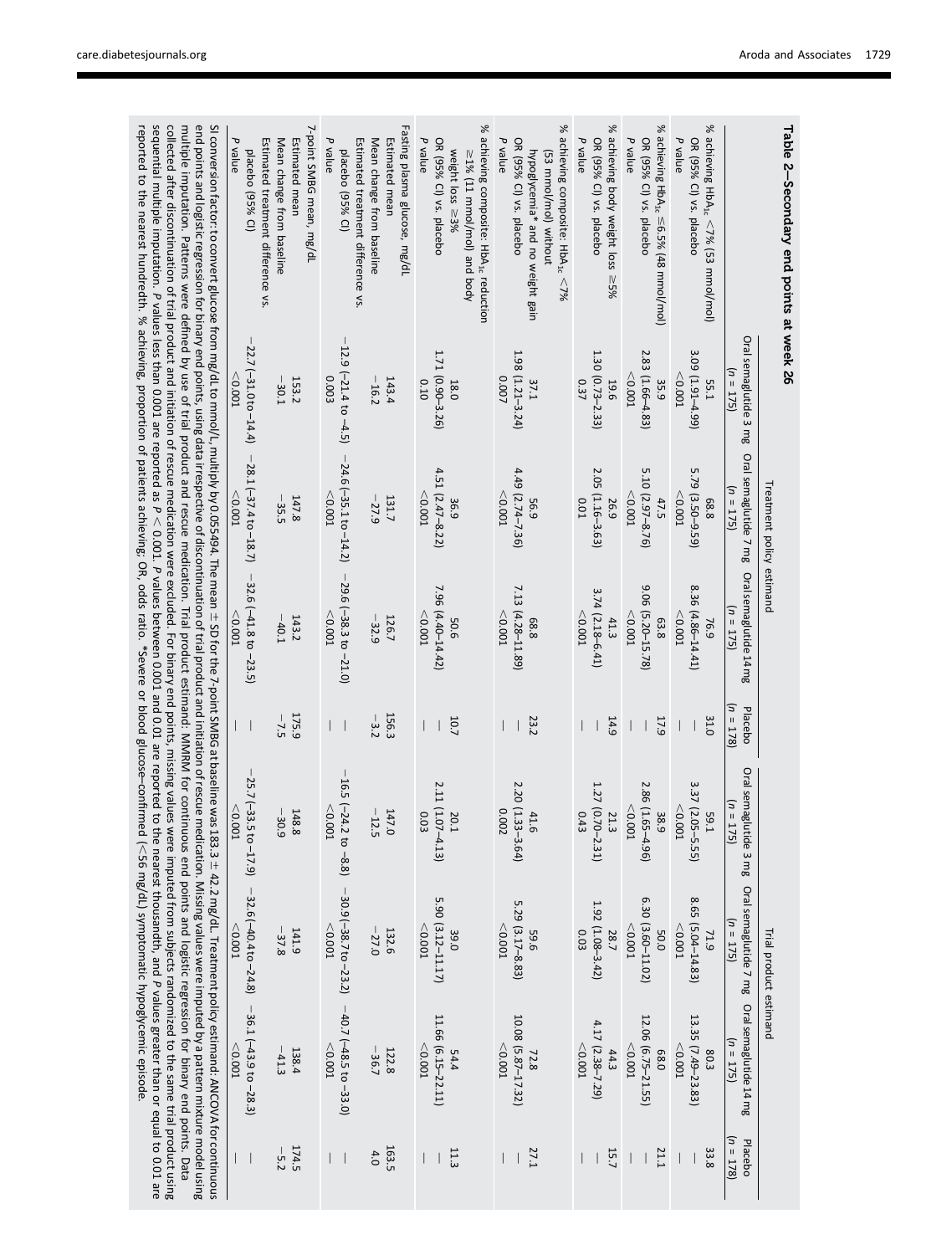| Table 3-On-treatment adverse events                                                                       |                                        |                                        |                                         |                        |
|-----------------------------------------------------------------------------------------------------------|----------------------------------------|----------------------------------------|-----------------------------------------|------------------------|
|                                                                                                           | Oral semaglutide<br>3 mg ( $n = 175$ ) | Oral semaglutide<br>7 mg ( $n = 175$ ) | Oral semaglutide<br>14 mg ( $n = 175$ ) | Placebo<br>$(n = 178)$ |
| Any adverse event                                                                                         | 101(57.7)                              | 93 (53.1)                              | 99 (56.6)                               | 99 (55.6)              |
| Severity                                                                                                  |                                        |                                        |                                         |                        |
| Severe                                                                                                    | 8(4.6)                                 | 1(0.6)                                 | 3(1.7)                                  | 5(2.8)                 |
| Moderate                                                                                                  | 40 (22.9)                              | 29(16.6)                               | 34 (19.4)                               | 47 (26.4)              |
| Mild                                                                                                      | 89 (50.9)                              | 84 (48.0)                              | 81 (46.3)                               | 81 (45.5)              |
| Severe or blood glucose-confirmed symptomatic                                                             |                                        |                                        |                                         |                        |
| hypoglycemic episode*†‡                                                                                   | 5(2.9)                                 | 2(1.1)                                 | 1(0.6)                                  | 1(0.6)                 |
| Severe hypoglycemic episodes*+                                                                            | $\mathbf 0$                            | 1(0.6)                                 | $\mathbf{0}$                            | $\mathbf 0$            |
| Most frequent adverse events $>5\%$ in any group (preferred<br>term)                                      |                                        |                                        |                                         |                        |
| Nausea                                                                                                    | 14(8.0)                                | 9(5.1)                                 | 28(16.0)                                | 10(5.6)                |
| Diarrhea                                                                                                  | 15(8.6)                                | 9(5.1)                                 | 9(5.1)                                  | 4(2.2)                 |
| Vomiting                                                                                                  | 5(2.9)                                 | 8(4.6)                                 | 12(6.9)                                 | 4(2.2)                 |
| Nasopharyngitis                                                                                           | 10(5.7)                                | 11(6.3)                                | 3(1.7)                                  | 6(3.4)                 |
| Influenza                                                                                                 | 9(5.1)                                 | 5(2.9)                                 | 4(2.3)                                  | 2(1.1)                 |
| Headache                                                                                                  | 6(3.4)                                 | 10(5.7)                                | 9(5.1)                                  | 9(5.1)                 |
| Decreased appetite                                                                                        | 2(1.1)                                 | 3(1.7)                                 | 9(5.1)                                  | 1(0.6)                 |
| Serious adverse events                                                                                    | 5(2.9)                                 | 3(1.7)                                 | 2(1.1)                                  | 8(4.5)                 |
| Adverse events leading to premature trial product                                                         |                                        |                                        |                                         |                        |
| discontinuation                                                                                           | 4(2.3)                                 | 7(4.0)                                 | 13(7.4)                                 | 4(2.2)                 |
| Adverse events leading to premature trial product<br>discontinuation ( $>3\%$ in any system organ class)§ |                                        |                                        |                                         |                        |
| Gastrointestinal disorders                                                                                | 3(1.7)                                 | 4(2.3)                                 | 9(5.1)                                  | 1(0.6)                 |
| Deaths                                                                                                    | $\Omega$                               | $\Omega$                               | Oll                                     | $\Omega$               |

Data are n (%). SI conversion factor: to convert glucose to mmol/L, multiply by 0.055494. "On-treatment": the period when the patient is considered treated with trial product. \*Hypoglycemic episodes were reported on a form separate from that used for adverse events. †Severe hypoglycemia was defined according to the American Diabetes Association classification (16) (requiring assistance of another person to actively administer carbohydrate or glucagon or take other corrective actions). There was one case of severe nocturnal hypoglycemia, which occurred in a patient in the oral semaglutide 7 mg group. ‡Blood glucose confirmation of symptomatic hypoglycemia was based on a blood glucose value <56 mg/dL with symptoms consistent with hypoglycemia. §There were no more than  $n = 3 (1.7%)$  adverse events leading to premature trial product discontinuation by any one preferred term in any treatment group. |One patient died (cardiogenic shock with onset 42 days after discontinuing treatment due to other adverse

events [decreased appetite and weight loss]).

## **CONCLUSIONS**

Oral semaglutide represents the first oral GLP-1 receptor agonist to be studied in phase 3 clinical trials for the treatment of type 2 diabetes. In the Peptide Innovation for Early Diabetes Treatment 1 (PIONEER 1) trial, the superiority of all three doses of oral semaglutide given once daily for 26 weeks in reducing  $HbA_{1c}$ was confirmed versus placebo. The highest dose of oral semaglutide studied (14 mg daily) resulted in a mean reduction of 1.5%, from a baseline  $HbA_{1c}$  of 8.0% (64 mmol/mol) to a final  $HbA_{1c}$  of 6.5% (47 mmol/mol), and a body weight reduction of 4.1 kg, with 80% of patients achieving an  $HbA_{1c}$  target of <7% (53 mmol/mol) (trial product estimand). These data are comparable with those observed with subcutaneous semaglutide in a similar population in the SUS-TAIN 1 trial (19). Similar to the phase 2 trial of oral semaglutide (7), dosedependent weight loss was observed, with a statistically significant effect of

oral semaglutide on body weight versus placebo seen at higher doses (trial product estimand). The findings from the current study are also consistent with the dose-dependent reductions from baseline in  $HbA_{1c}$  and body weight observed in the PIONEER 3 trial, which compared oral semaglutide with sitagliptin in adult patients with type 2 diabetes for up to 78 weeks (20). Notably, the patients included in PIONEER 3 had more advanced diabetes than those in PIONEER  $1$ -diabetes was of longer duration at baseline (8.6 vs. 3.5 years, respectively) and uncontrolled with metformin alone or with sulfonylurea at trial entry (20).

The safety profile of oral semaglutide was generally consistent with that reported for subcutaneous semaglutide (19) and the GLP-1 receptor agonist class (21–25). As expected, the most frequent adverse events were gastrointestinal, in particular mild-to-moderate nausea. As fewer nausea events were observed with initiation of oral semaglutide at lower doses in the phase 2 study (7), a dose escalation was used in the present trial to help mitigate adverse gastrointestinal effects. Consequently, the proportion of patients reporting gastrointestinal events and the number of trial product discontinuations due to adverse events were both low. Similarly, and consistent with the GLP-1 receptor agonist class, PIONEER 3 also identified gastrointestinal adverse events, including transient nausea, as the most common adverse events reported by patients using oral semaglutide (20).

The present trial has several considerations that may influence the interpretation and generalizability of the data. Our trial enrolled patients whose diabetes was being managed only with diet and exercise at trial entry, and the mean duration of diabetes was only 3.5 years. Also, oral semaglutide was given as firstline monotherapy, while metformin is usually recommended as first-line pharmacotherapy in the management of type 2 diabetes (1,2). However, the study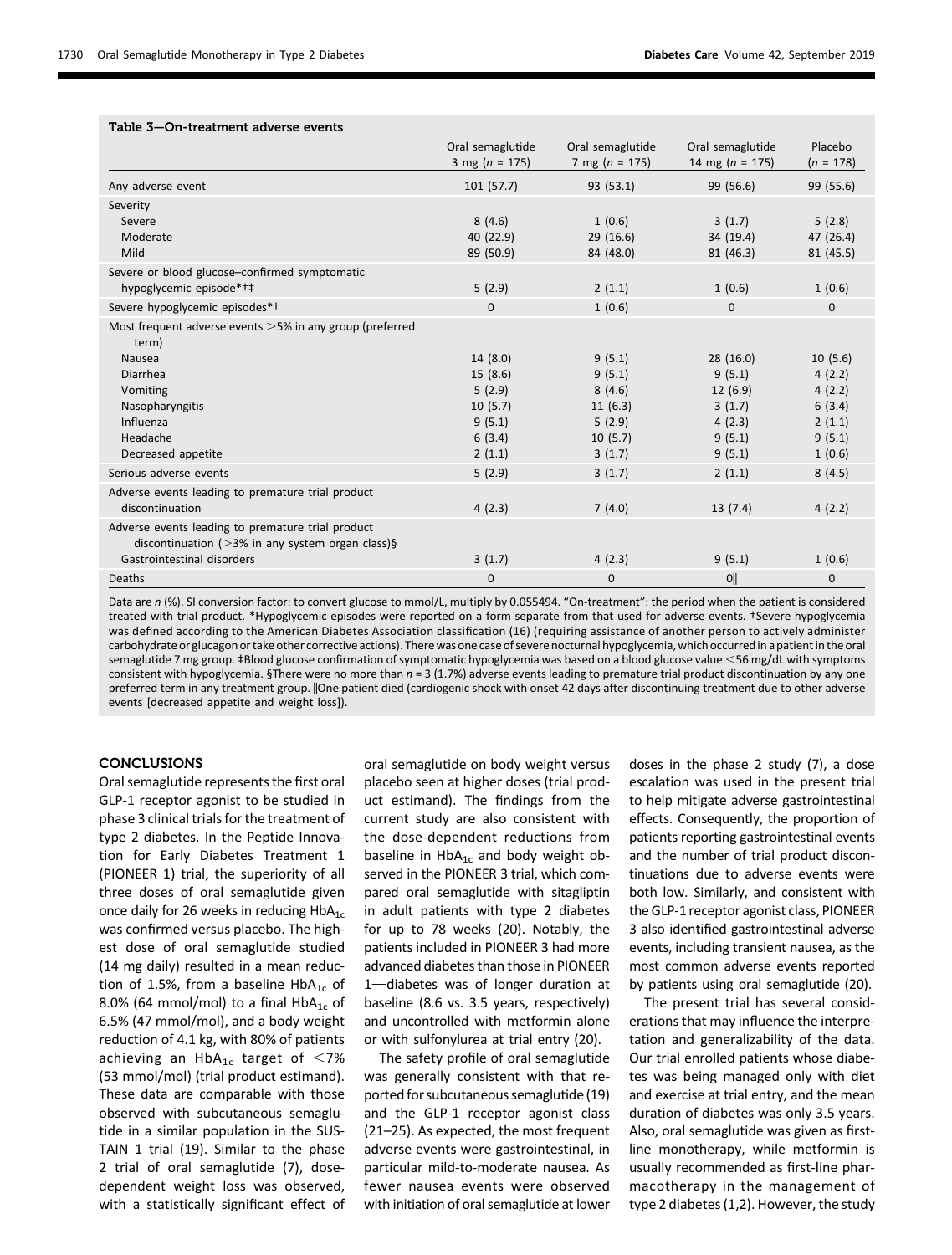of oral semaglutide as monotherapy, as required by regulatory agencies, allows a clearer clinical interpretation of its efficacy and safety. Longer-duration trials are needed to determine the durability of the effect of oral semaglutide; such trials are part of the PIONEER program and include testing versus active comparators and also examining the efficacy and safety of oral semaglutide in combination with other glucose-lowering medications, including metformin. At present, the efficacy and safety of oral semaglutide compared with sitagliptin have been reported in patients with type 2 diabetes uncontrolled with metformin, alone or with sulfonylureas, in the PIONEER 3 trial, which demonstrated significantly greater HbA<sub>1c</sub> reductions for the oral semaglutide 7 and 14 mg once-daily doses compared with sitagliptin (20).

The design of the present trial included estimands, as recommended by recent regulatory guidelines (13), to address different scientific questions of interest and to prespecify how intercurrent events and missing data were to be handled. The treatment policy estimand, which evaluates effect regardless of adherence to randomized treatment, may be relevant for understanding overall population-level effects, accounting for treatment effect, risks, adherence, and the addition of "rescue" medication. This is complemented by the trial product estimand, which here estimates treatment effect for those who remain on treatment without rescue medication, to support clinical decision-making by describing the anticipated treatment effect. A numerically greater  $HbA_{1c}$  reduction was observed with placebo for the treatment policy estimand compared with the trial product estimand, which is likely due to the inclusion of patients receiving rescue medication. However, in general, efficacy results were broadly consistent whether based on the treatment policy or trial product estimand, likely reflective of a high proportion of patients completing the trial with the vast majority completing on treatment (12).

### Conclusion

PIONEER 1 demonstrates the efficacy and safety of the novel oral GLP-1 receptor agonist, semaglutide, in patients with type 2 diabetes. Oral semaglutide achieved clinically meaningful and superior glucose lowering (all dose levels) and

weight loss (14 mg dose) when used as monotherapy in patients with type 2 diabetes. Treatment with oral semaglutide was well tolerated, with a safety and tolerability profile consistent with the GLP-1 receptor agonist class. Ongoing additional studies in the PIONEER program will further define its effect when used in combination with other glucoselowering therapies and in other populations (e.g., in those with high cardiovascular risk or renal impairment) of interest.

Acknowledgments. Emisphere Technologies is acknowledged for providing a license to Eligen Technology, the SNAC component of oral semaglutide. The authors thank the patients participating in this trial, the investigators, all trial site staff, and all Novo Nordisk A/S employees involved in the trial. The authors also thank Helle Lynggaard (Novo Nordisk A/S) for her contribution to developing the manuscript, Brian Bekker Hansen of Novo Nordisk for critically reviewing the manuscript, and Graham Allcock and Emma Marshman (Spirit Medical Communications Group Ltd.) for medical writing and editorial assistance.

Duality of Interest. This trial was funded by Novo Nordisk A/S. Novo Nordisk A/S designed the trial, monitored sites, and collected and analyzed the data. Editorial support was funded by Novo Nordisk A/S and provided by independent medical writers under the guidance of the authors. V.R.A. reports receiving consultancy fees from Adocia, AstraZeneca, BD, Novo Nordisk A/S, Sanofi, and Zafgen and research grant support (to institution) from AstraZeneca/Bristol-Myers Squibb (BMS), Calibra, Eisai, Janssen, Novo Nordisk A/S, Sanofi, and Theracos. J.R. reports serving on scientific advisory boards and receiving honoraria or consulting fees from Eli Lilly, Novo Nordisk A/S, Sanofi, Janssen, Boehringer Ingelheim, and Intarcia Therapeutics and receiving grants/research support from Merck, Pfizer, Sanofi, Novo Nordisk A/S, BMS, Eli Lilly, GlaxoSmithKline, AstraZeneca, Janssen, Genentech, Boehringer Ingelheim, Intarcia Therapeutics, and Lexicon. Y.T. reports receiving honoraria for serving on advisory boards for Merck Sharp & Dohme (MSD), Boehringer Ingelheim, Mitsubishi Tanabe Pharma, Daiichi Sankyo, Novo Nordisk A/S, Eli Lilly, Sanofi, Astellas Pharma, AstraZeneca, and Teijin; receiving speakers fees from MSD, Ono Pharmaceutical Co. Ltd., Boehringer Ingelheim, Takeda, Mitsubishi Tanabe Pharma, Daiichi Sankyo, Sanwa Kagaku Kenkyusho, Novo Nordisk A/S, Eli Lilly, Sanofi, Sumitomo Dainippon Pharma, Shionogi, Bayer Yakuhin, Astellas Pharma, and AstraZeneca; and research support from MSD, Ono Pharmaceutical Co. Ltd., Boehringer Ingelheim, Novartis, Takeda, Daiichi Sankyo, Sanwa Kagaku Kenkyusho, Novo Nordisk A/S, Eli Lilly, Sanofi, Sumitomo Dainippon Pharma, Shionogi, Astellas Pharma, and Astra-Zeneca. Y.A. reports receiving personal fees from Novo Nordisk A/S. E.C.M.V. reports receiving research honoraria from Novo Nordisk A/S as Principal Investigator in the PIONEER 1 trial.

O.K.J. reports being an employee and stockholder of Novo Nordisk A/S. E.C. reports being an employee and stockholder of Novo Nordisk A/S. C.L.H. reports being an employee of Novo Nordisk A/S. M.H. reports receiving consultancy fees from Novo Nordisk A/S, Eli Lilly, Sanofi, AstraZeneca, and Novatin; grants from Eli Lilly, BMS, and AstraZeneca; and lecture or other fees from Novo Nordisk A/S, Eli Lilly, Novartis, Sanofi, Johnson & Johnson, AstraZeneca, Novatin, Medtronic, and Mundipharma.

Author Contributions. V.R.A. and M.H. served as global signatory investigators on the study. V.R.A., J.R., Y.T., Y.A., N.M.L., E.C.M.V., O.K.J., E.C., C.L.H., and M.H. were responsible for the acquisition, analysis, or interpretation of data and drafting of or critical revision of the manuscript for important intellectual content. O.K.J. was responsible for the statistical analysis. E.C. and C.L.H. were involved in the concept and design of the study. V.R.A. and C.L.H. are the guarantors of this work and, as such, had full access to all the data in the study and take responsibility for the integrity of the data and the accuracy of the data analysis.

Prior Presentation. Parts of this study were presented in abstract form at the 78th Scientific Sessions of the American Diabetes Association, Orlando, FL, 22–26 June 2018, and at the 54th Annual Meeting of the European Association for the Study of Diabetes, Berlin, Germany, 1–5 October 2018.

#### References

1. American Diabetes Association. 8. Pharmacologic approaches to glycemic treatment: Standards of Medical Care in Diabetes-2018. Diabetes Care 2018;41(Suppl. 1):S73–S85

2. Inzucchi SE, Bergenstal RM, Buse JB, et al. Management of hyperglycaemia in type 2 diabetes, 2015: a patient-centred approach. Update to a position statement of the American Diabetes Association and the European Association for the Study of Diabetes. Diabetologia 2015;58:429–442 3. U.S. Food andDrug Administration.Ozempic – Highlights of prescribing information [Internet], 2017. Available from https://www.accessdata .fda.gov/drugsatfda\_docs/label/2017/

209637lbl.pdf. Accessed 14 November 2018 4. Marso SP, Bain SC, Consoli A, et al.; SUSTAIN-6 Investigators. Semaglutide and cardiovascular outcomes in patients with type 2 diabetes. N Engl J Med 2016;375:1834–1844

5. Graaf Cd, Donnelly D, Wootten D, et al. Glucagon-like peptide-1 and its class B G protein-coupled receptors: a long march to therapeutic successes. Pharmacol Rev 2016;68: 954–1013

6. Mahato RI, Narang AS, Thoma L, Miller DD. Emerging trends in oral delivery of peptide and protein drugs. Crit Rev Ther Drug Carrier Syst 2003;20:153–214

7. Davies M, Pieber TR, Hartoft-Nielsen ML, Hansen OKH, Jabbour S, Rosenstock J. Effect of oral semaglutide compared with placebo and subcutaneous semaglutide on glycemic control in patients with type 2 diabetes: a randomized clinical trial. JAMA 2017;318:1460–1470

8. Buckley ST, Bækdal TA, Vegge A, et al. Transcellular stomach absorption of a derivatized glucagon-like peptide-1 receptor agonist. Sci Transl Med 2018;10:eaar7047